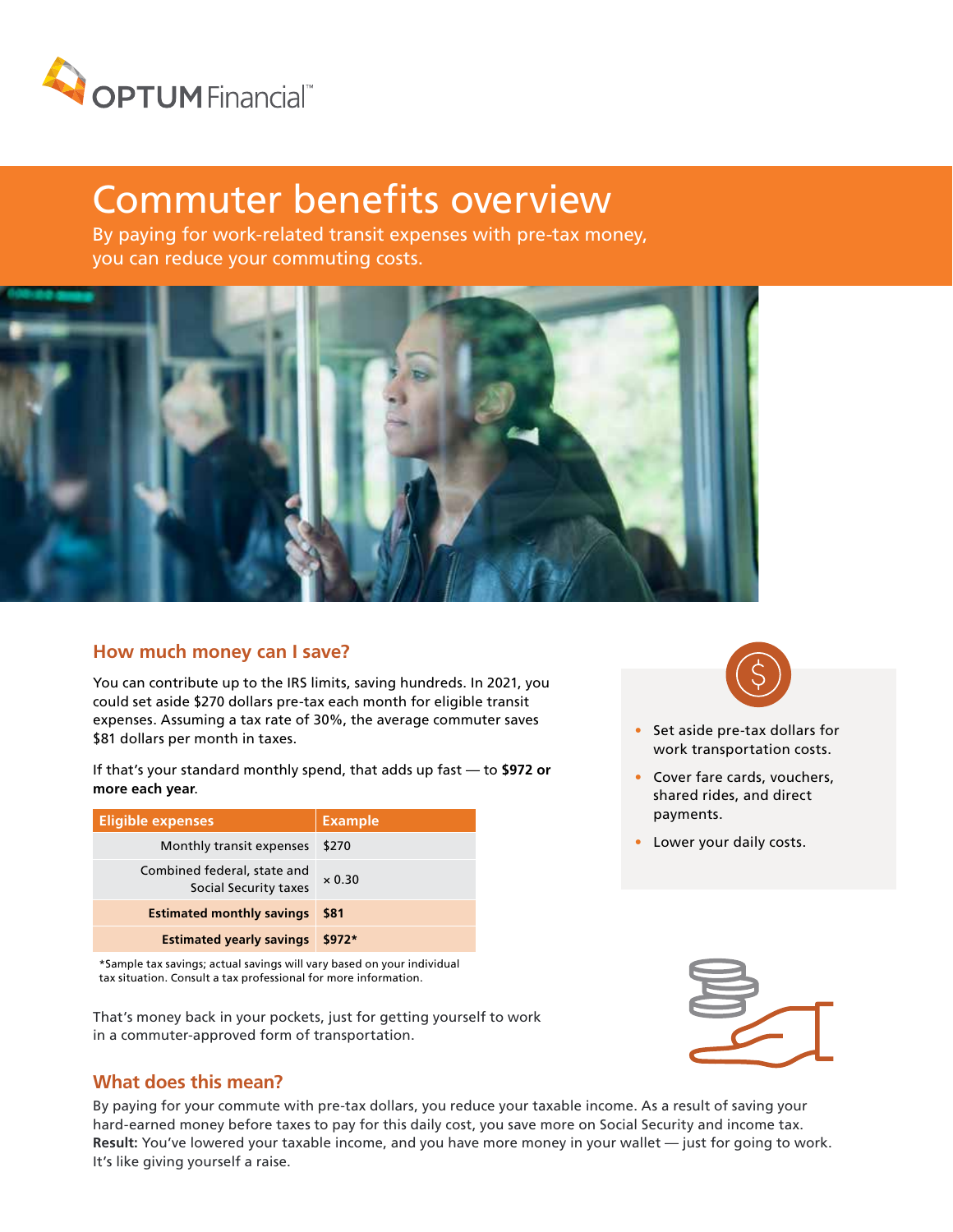#### **What does it cover?**

You can use commuter benefits for a variety of your transportation expenses. **Eligible expenses include:**

- Trains
- Ferries
- Buses
- 
- Vanpools
- Rideshares through Lyft Line, UberPool, Via

• Subways

With so many flexible options, using commuter benefits is an easy way to save money.

### **How does it work?**

**We give you options — choose which works best for you:**



**Option 1**

Elect a reloadable Payment Card to purchase transit products.



**Option 2**

Purchase a transit pass and we'll mail it to you each month.



**Option 3** Receive a voucher to purchase a transit pass.



## **What else can I do with my commuter benefits?**

#### **Check your plan.**

Your employer may also include parking benefits, which adds in an additional \$270 in pre-tax contributions per month, giving you **twice the savings opportunities**. This covers parking at or near your work, as well as parking at a location where you're connecting to another form of transportation.